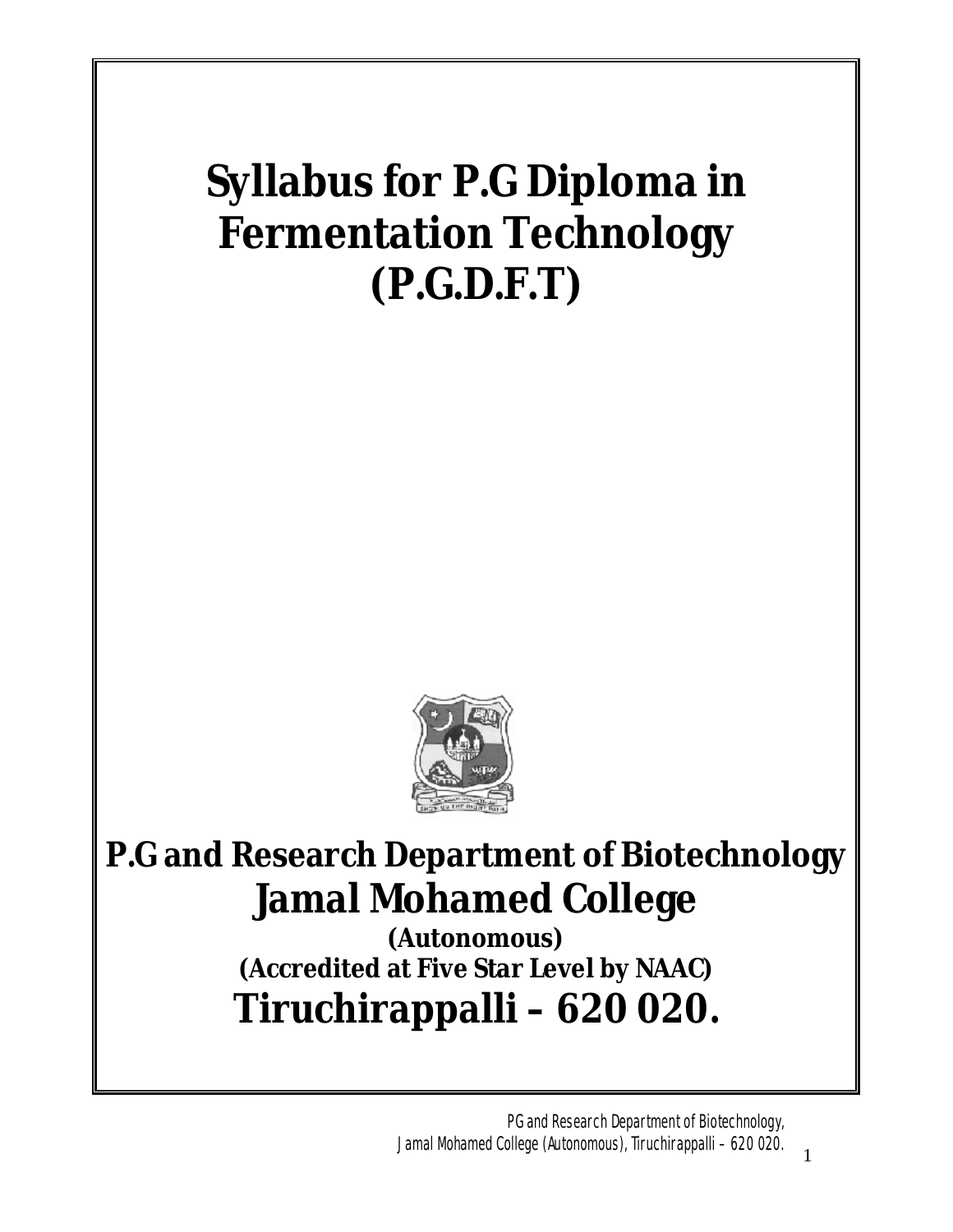# **JAMAL MOHAMED COLLEGE (AUTONOMOUS), TIRUCHIRAPPALLI – 620 020.**

# **P.G. Diploma in Fermentation Technology (P.G.D.F.T) Course Structure from 2010 onwards Department of Biotechnology**

# **COURSE DURATION: I YEAR**

| <b>SEM</b>         | <b>Subject Code</b>           | <b>Course</b> | <b>Title of the Paper</b>                                          | Hrs/<br>Week | <b>Credit</b>  | Int.<br>Mark | Ext.<br>Mark | Max.<br><b>Mark</b> |
|--------------------|-------------------------------|---------------|--------------------------------------------------------------------|--------------|----------------|--------------|--------------|---------------------|
| $\mathbf I$        | 10 PDFT 1401                  | Core I        | Biomolecules and<br>Microbial Biochemistry                         | 6            | $\overline{4}$ | 25           | 75           | 100                 |
|                    | 10 PDFT 1402                  | Core II       | Biocatalysis and<br><b>Biotransformations</b>                      | 6            | $\overline{4}$ | 25           | 75           | 100                 |
|                    | 10 PDFT 1403                  | Core III      | Microbiology of Industrial<br>Fermentation                         | 6            | $\overline{4}$ | 25           | 75           | 100                 |
|                    | 10 PDFT 1404                  | Core IV       | Principles of Fermentation<br>Technology                           | 6            | $\overline{4}$ | 25           | 75           | 100                 |
|                    | 10 PDFT 1405:<br>$\mathbf{P}$ | Core V        | Microbiology,<br>Enzymology and<br><b>Fermentation - Practical</b> | 6            | $\overline{4}$ | 40           | 60           | 100                 |
| <b>TOTAL</b>       |                               |               |                                                                    | 30           | 20             | 140          | 360          | 500                 |
| $\mathbf{I}$       | 10 PDFT 2406                  | Core VI       | Bioseparations and<br><b>Biological Techniques</b>                 | 6            | $\overline{4}$ | 25           | 75           | 100                 |
|                    | 10 PDFT 2407                  | Core VII      | Animal and Plant Cell<br><b>Bioprocesses</b>                       | 6            | $\overline{4}$ | 25           | 75           | 100                 |
|                    | 10 PDFT 2408                  | Core VIII     | Downstream Processes and<br><b>Fermentation Economics</b>          | 6            | $\overline{4}$ | 25           | 75           | 100                 |
|                    | 10 PDFT 2409                  | Core IX       | <b>Industrial Fermentation</b><br>Processes                        | 6            | $\overline{4}$ | 25           | 75           | 100                 |
|                    | 10PDFT2410: P                 | Core X        | <b>Bioprocesses</b> - Practical                                    | 6            | $\overline{4}$ | 40           | 60           | 100                 |
| <b>TOTAL</b>       |                               |               |                                                                    | 30           | 20             | 140          | 360          | 500                 |
| <b>GRAND TOTAL</b> |                               |               |                                                                    | 60           | 40             | 280          | 720          | 1000                |

PG and Research Department of Biotechnology, Jamal Mohamed College (Autonomous), Tiruchirappalli – 620 020.  $2$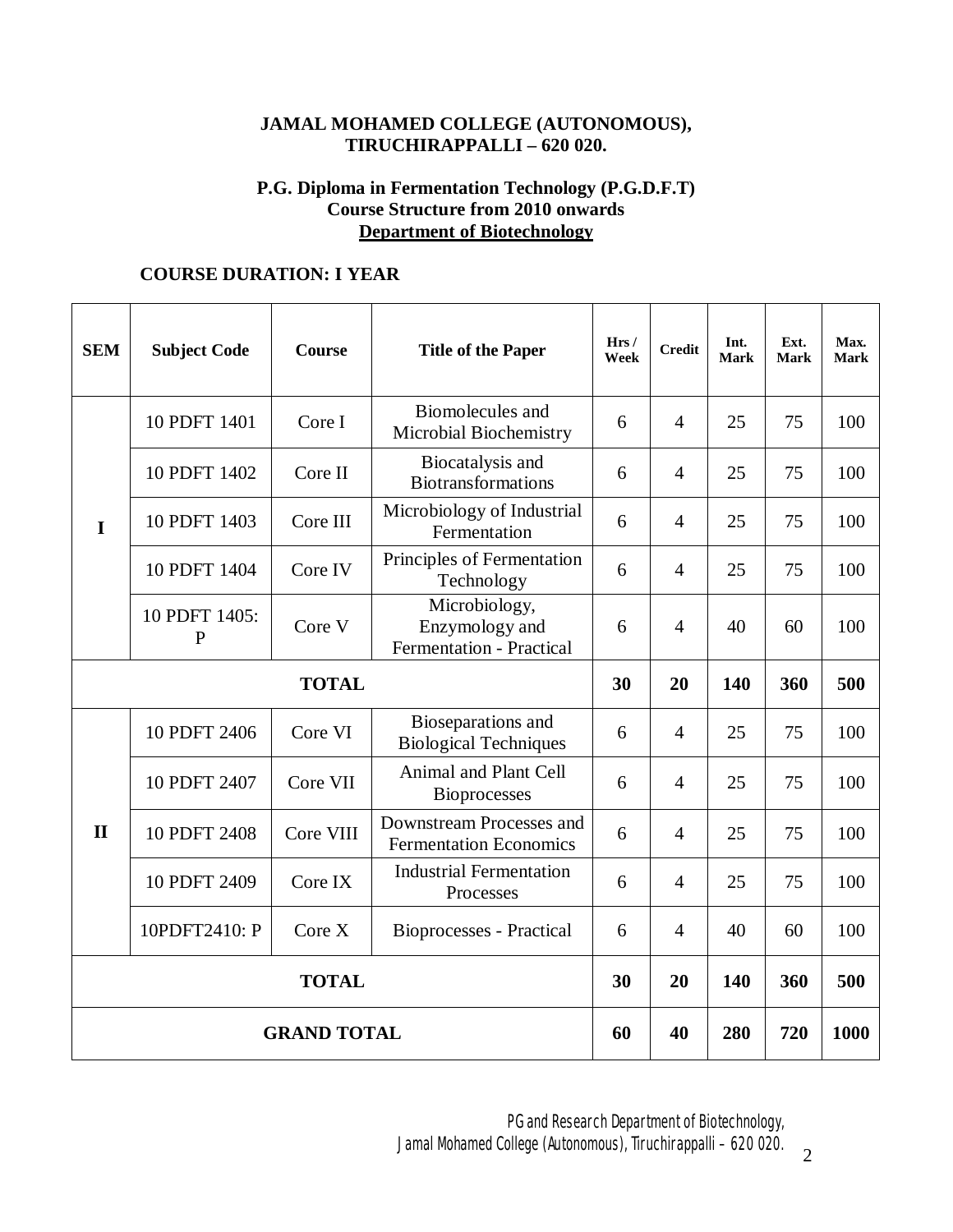### **SEMESTER I** 10 **PDFT1401**

# **CORE COURSE I – BIOMOLECULES AND MICROBIAL BIOCHEMISTRY**

### **Hours: 6 Credits: 4**

- Unit 1 Carbohydrates: Classification, structure, general properties and functions of polysaccharides and complex carbohydrates; amino sugars, proteoglycans and glycoproteins. Lipids: Classification, structure, properties and functions of fatty acids, essential fatty acids, fats, phospholipids, sphingolipids, cerebrocides, steroids, bile acids, prostaglandins, lipoamino acids, lipoproteins, proteolipids, phosphatidopeptides, lipopolysaccharides.
- Unit 2 Proteins : Primary (peptide conformation, N- and C- terminal, peptide cleavage), Secondary (α-helix, sheet, random coil, Ramachandran plot), Tertiary and Quaternary structures of proteins. Nucleic acids: Nucleic acids as genetic information carriers, experimental evidence e.g., genetic transformation, Hershey-Chase experiments, action spectrum, etc. Structure and function of nucleotides. Primary, secondary and tertiary structure of nucleic acids, DNA forms and conformations, Denaturation of DNA.
- **Unit 3** Microbial Metabolism:Glycolysis, Alernative pathways to Glycolysis-: Pentose phosphate pathway, Entner-Doundroff pathway, Aerobic respiration-Tricarboxylic acid cycle, The Electron Transport chain, The Chemiosmosis,
- **Unit 4** Anerobic respiration, Fermentation -lactic acid Alcohol, Mixed Acid, 2,3 butanediol, Propionic acid, Butyric acid., Metabolic pathways of Energy Use: Gluconeogenesis, Biosynthesis of Lipid, Aminoacid – Arginine, valine, tryptophan, histidine and methionine, catabolism of threonine, cysteine, tyrosine, tryptophan methionine, biosynthesis of Purine and Pyrimidine, Vitamins- watersoluble and lipid-soluble vitamins.
- **Unit 5** Microbial photosynthesis: prokaryotic and eukaryotic photosynthetic apparatus, photophosphorylation, light and dark, reaction, photorespiration, Biological nitrogen fixation, Biochemistry of nitrogen fixation.

- 1. Lehninger: Principles of Biochemistry, 3rd edition, by David L. Nelson and M.M. Cox (2000) Maxmillan/ Worth publishers.
- 2. Fundamentals of Biochemistry by Donald Voet and Judith G Voet (1999). John Wiley & Sons, NY
- 3. Biochemistry, 2nd edition, by R.H. Garrett and C.M. Grisham (1999). Saunders College Publishing, NY.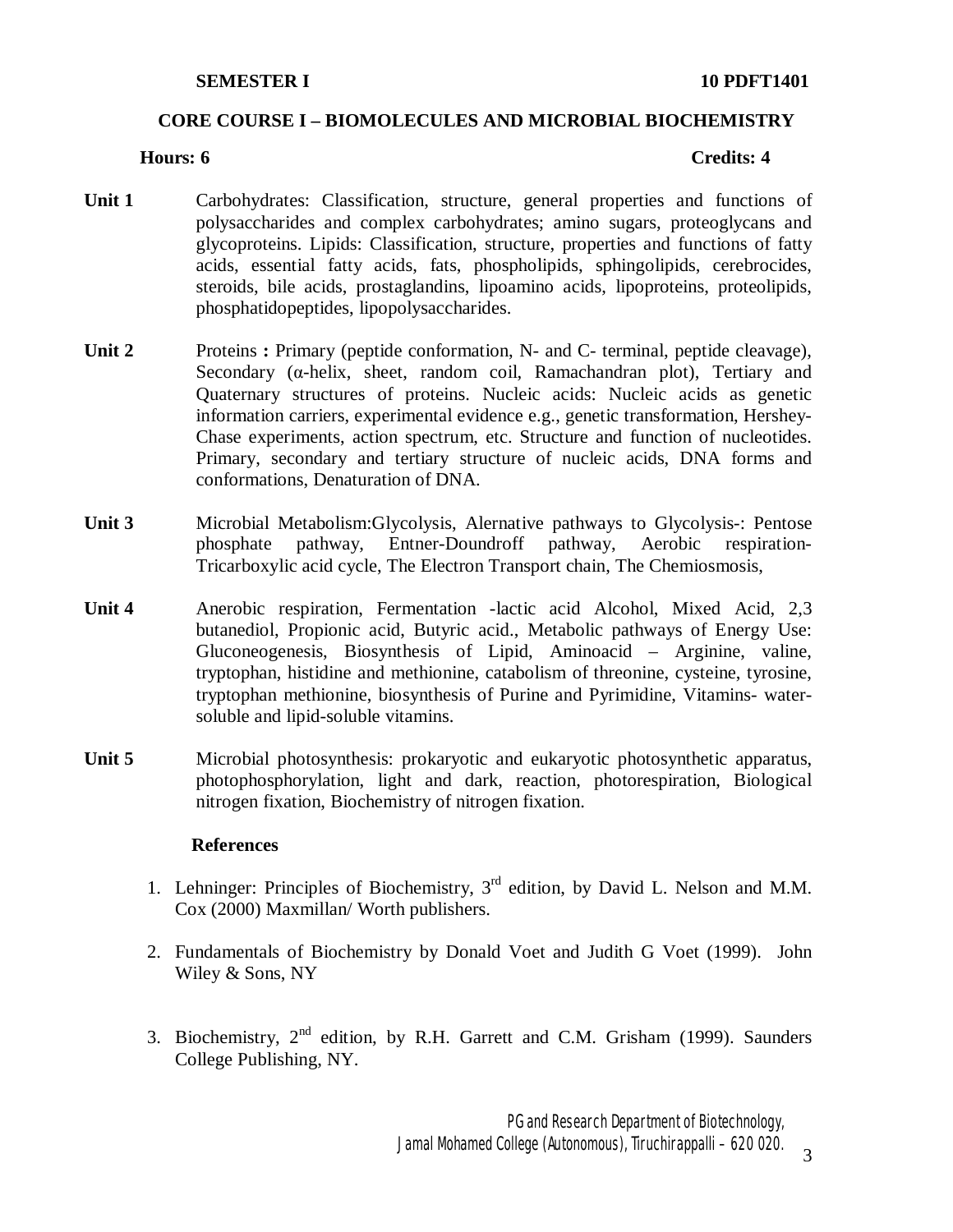- 4. Biochemistry, 4<sup>th</sup> edition, by L. Stryer (1995). W.H. Freeman & Co., NY.
- 5. Outlines of Biochemistry by E.E.Conn, P.K.Stumpf, G. Bruenimg and Ray H.Doi (1987), John Wiley and sons.
- 6. Harper's Biochemistry, 25<sup>th</sup> edition, by R.K.Murray, P.A.Hayes, D.K.Granner, P.A. Mayes and V.W.Rodwell (2000) Prentice Hall International.
- 7. Biochemistry, 2nd edition, by Laurence A. Moran, K.G. Scrimgeour, H. R. Horton, R.S. Ochs and J. David Rawn (1994), Neil Patterson Publishers Prentice Hall.
- 8. Introductory Biochemistry by S.K.Singla and O.P.Chauhan (1995) Kalyani Publishers, New Delhi.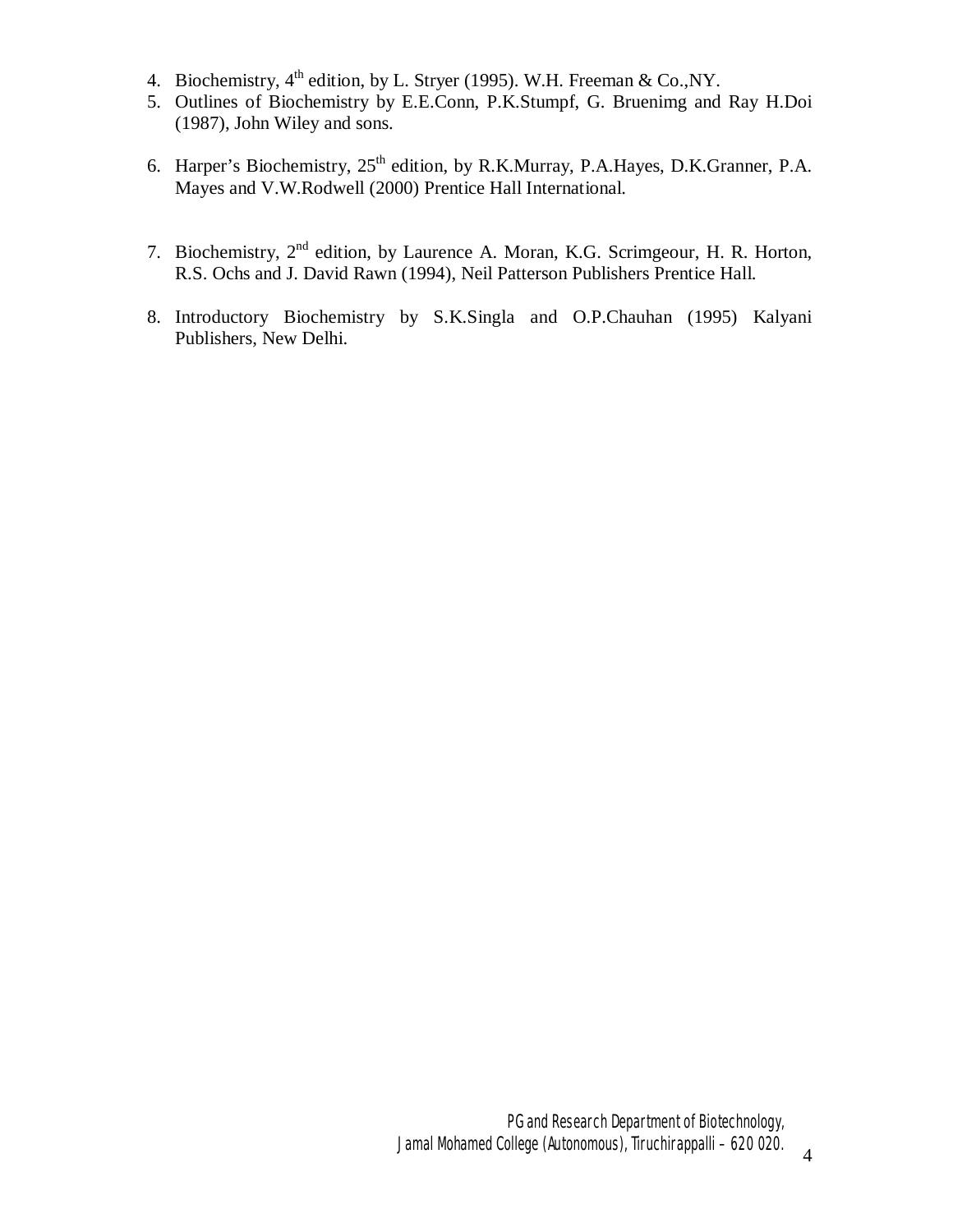## **CORE COURSE II – BIOCATALAYSIS AND BIOTRANSFORMATIONS**

### **Hours: 6 Credits: 4**

- **Unit 1** Catalysis, Biocatalysis, chemical nature of enzymes, characteristics Enzyme Classification and nomenclature. General properties of enzymes like effect of pH, Temperature, Ions etc. Extraction, assay and purification of enzymes
- **Unit 2** Mechanism of enzyme action Energy mechanics.Enzyme Kinetics MM hypothesis, Significance of Km and Vm values, Modifiers of Enzyme activity – Reversible and Irreversible modifications.
- Unit 3 Enzyme assays methods, isolated enzymes and cell free preparations, Immobilization of enzymes, industrial applications.
- **Unit 4** Microbial biodegradation aerobic and Anaerobic biodegradation of organic pollutants, Bioremediation using extracellular electron transfer, Bacterial degradation of xenobiotics,
- Unit 5 Oil biodegradation in marine systems analysis of waste biotreatment in confined environments, metabolic engineering and biocatalytic applications of the pollutant degradation machinery.

- 1. Biophysical Chemistry: Part I: The conformation of biological macromolecules by Charles R. Canter & Paul R. Schimmel;  $1<sup>st</sup>$  Edition, (1980); W.H. Freeman Publishers.
- 2. Enzymes by Malcolm Webb, and Edwin C. Dixon,  $2<sup>nd</sup>$  Edition (1984); Academic Press.
- 3. Molecular Biotechnology: Principles and Applications of Recombinant DNA Technology by Glick and Pasternack; 4<sup>th</sup> Edition, (2009) ASM Press.
- 4. Understanding Enzymes, (Trevor Palmer;  $4<sup>th</sup>$  Edition; (1995); Prentice Hall.
- 5. Principles of Physical chemistry by Puri & Sharma, (2008); Vishal Publishing Co.
- 6. Biophysical Biochemistry: Applications to Biochemistry and Molecular Biology by David Freifelder; 2<sup>nd</sup> Edition, (1982), W.H. Freeman Publishing Inc.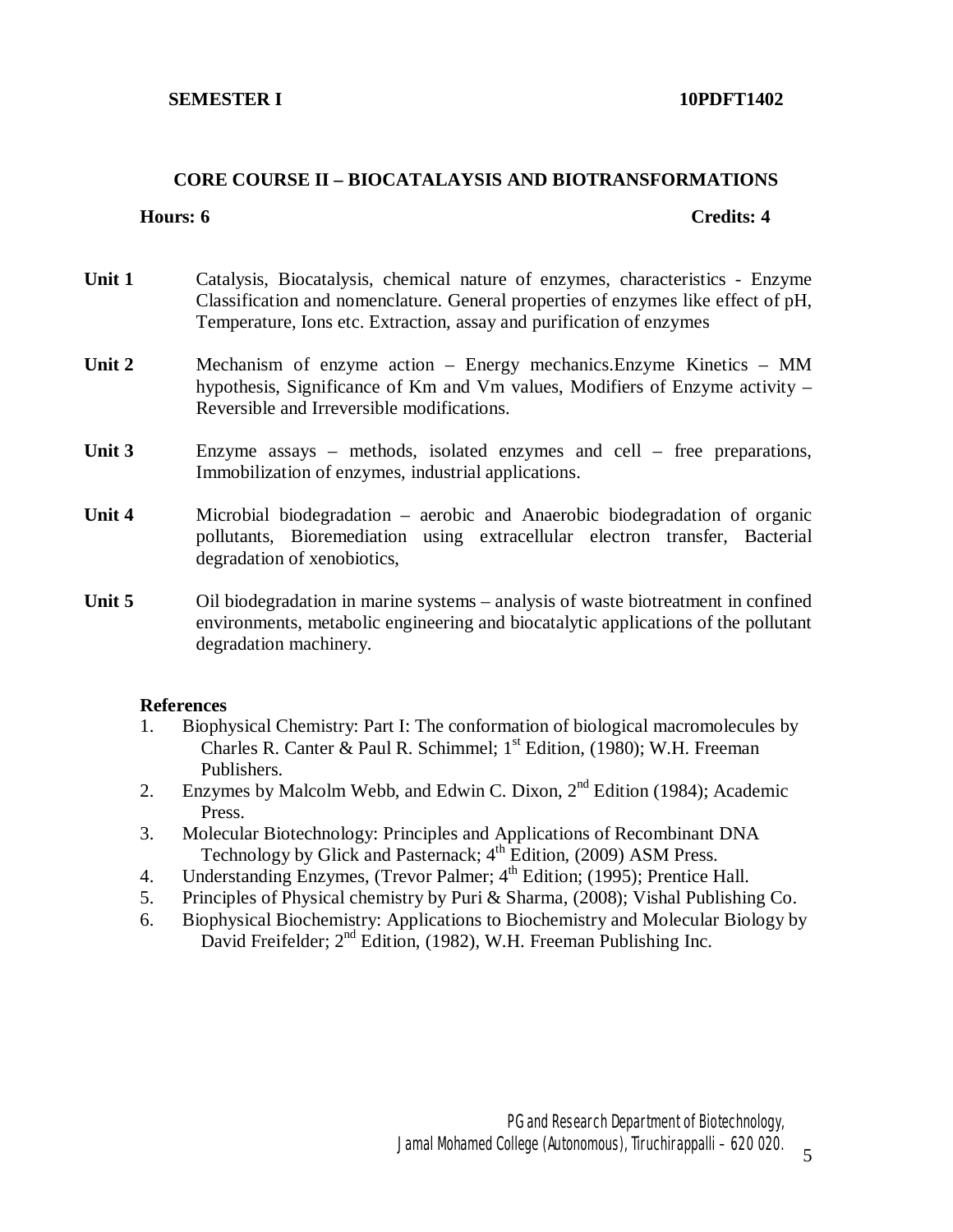# **SEMESTER I**

**10PDFT1403** 

# **CORE COURSE III -MICROBIOLOGY OF INDUSTRIAL FERMENTATION Hours: 6 Credits: 4**

- Unit 1 **Introduction** to microbiology, microscopy, General structural organization, function and reproduction of bacteria, algae and fungus. Isolation, cultivation and identification of bacteria. Microbial growth, culture media, pure culture techniques. Measurement of microbial growth.
- **Unit 2** Microbial Nutrition Nutritional requirements, nutritional types of microorganisms. Effect of environment on microbial growth.
- Unit 3 Principles of sterilization and disinfection. Physical and chemical methods of microbial control. Maintenance and preservation of microorganism, Antimicrobial agent and resistant mechanisms. Bacterial spores.
- **Unit 4** Primary and secondary metabolites Organic feed stocks, organic acids, amino acids, enzymes, nucleosides, nucleotides and related compounds, vitamins and antibiotics.
- Unit 5 Cell immobilization, microbial transformation, single cell protein, sewage treatment, biosensor, bioleaching and effluent treatment, GMO's

- 1. Microbiology by Prescott LM, Harley JP, Klein DA.;  $1<sup>st</sup>$  Edition (2007); McGraw Hill.
- 2. Microbiology by Pelczar M.J.Jr. Chan E.C.S., Kreig (2006)  $5<sup>th</sup>$  edition Tata McGraw Hill.
- 3. Microbiology An Introduction (Brief Edition) by Tortora, Funke, Case; (2004); Benjamin-Cummings Publications.
- 4. Microbiology Principles and Explorations by Black, J.G. (2005) 6th edition John Wiley and Sons Inc.
- 5. Microbial life by Perry, J.J., Staley, J.T., Lory, S., (2002) Sinauer Associates Publishers.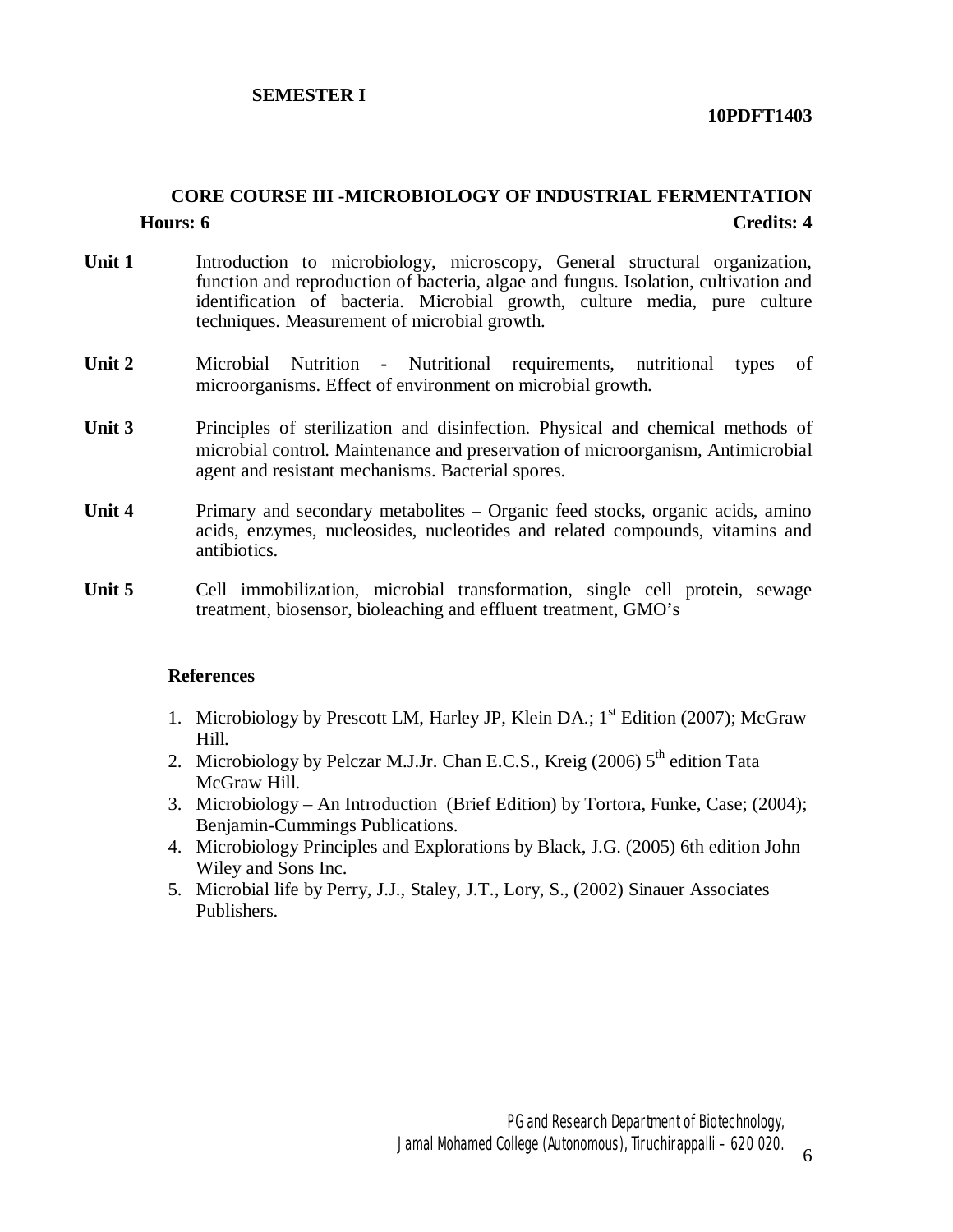# **CORE COURSE IV - PRINCIPLES OF FERMENTATION TECHNOLOGY**

Hours: 6 Credits: 4

- **Unit 1** Major types of organisms used in fermentation. Microbial growth kinetics, Batch culture, Continuous Culture, Fed – Batch – Types, applications, fermentation kinetics
- **Unit 2** Isolation, preservation and improvement of industrially important microorganisms, media for industrial fermentations – media formulation, Development of inoculum for industrial fermentations.
- Unit 3 Fermentor design and types-basic functions of a Fermentor for microbial and animal cell culture – alternative vessel design, common measurements and control systems. Sensors – solutions to common problems in fermentation, anaerobic fermentation.
- Unit 4 Control of fermentation requirements for control, design of a fermentation control systems, sensors and controllers, control of incubation, aeration and agitation.
- Unit 5 Computers in fermentation, modeling, software sensors, control and supervision of fermentation processes. – off-line / online measurements – PID

- *1.* Industrial Microbiology & Biotechnology by Arnold L. demain & Julian E. Davis. (2004) ASM Press.
- *2.* Fermentation Microbiology & Biotechnology by Emt.el-Mansi & CFA. Bryce (2004). Taylor & Francis Ltd.
- *3.* Principles of fermentation technology by P.F. Stanbury, A. Whitaker & S.J. Hall (1997). Oxford.
- *4.* The Bacterial Vol. Ill by Gungalus, I.C. and stainer. RY. (Eds.) Academic press. New York.
- *5.* Bacterial physiology and metabolism by Sala Teh JR Academic press, New York.
- 6. Chemical Engineering by J.M. Coulson and J.F. Richardson;  $6<sup>th</sup>$  Edition, (1999) Elsevier.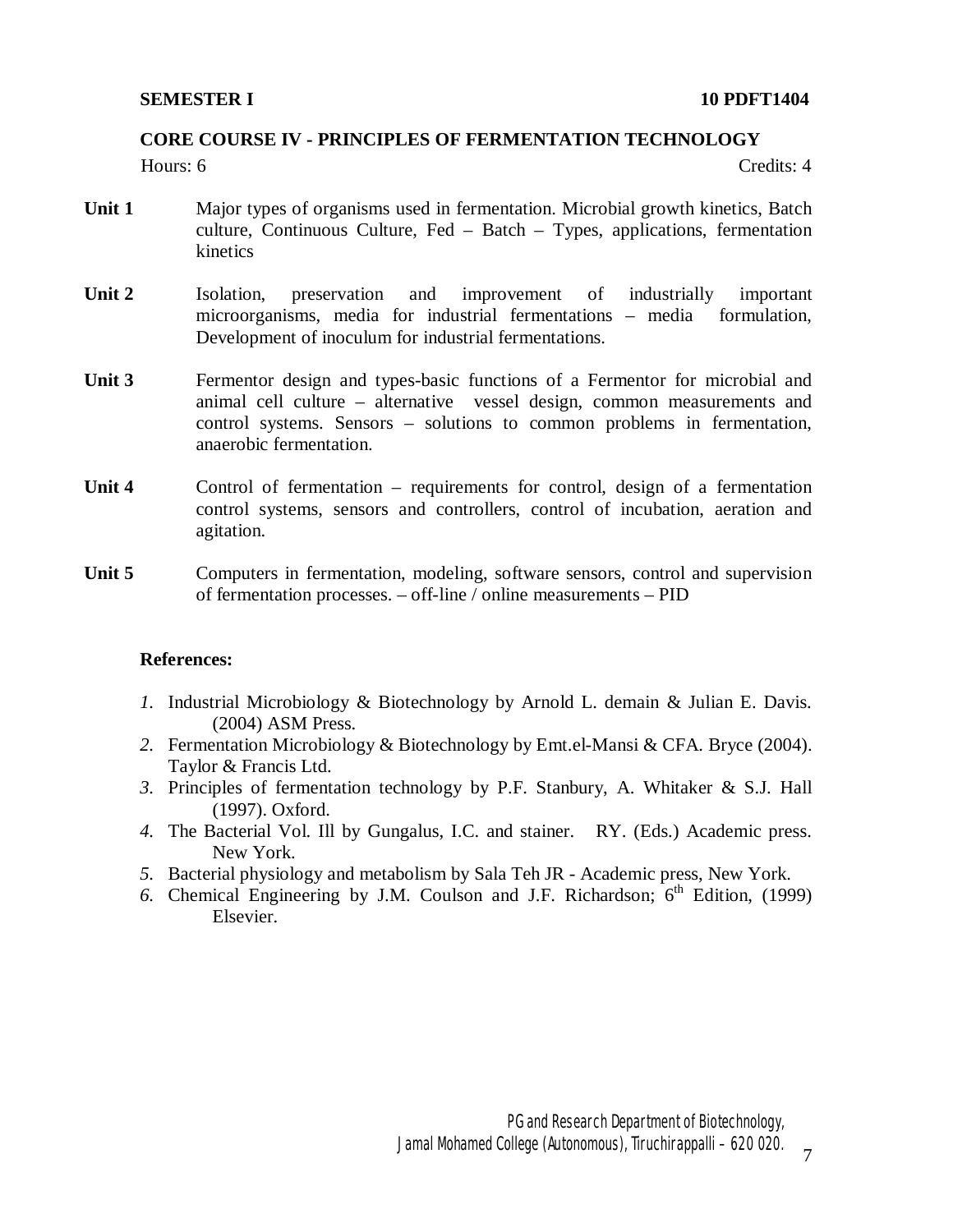#### **SEMESTER I** 10 **PDFT1405:P**

# **CORE COURSE V - MICROBIOLOGY, ENZYMOLOGY AND FERMENTATION - Practical**  Hours: 6 Credits: 4

- 1. Media preparation, Sterilization.
- 2. Culture transfer techniques, Isolation of pure cultures.
- 3. Microbial isolation and screening.
- 4. Bacterial staining
- 5. Bacterial growth curve studies
- 6. Isolation of Antibiotic producing organism
- 7. Extracellular activities of micro organisms- amylase, gelatinase, lipase, caseinase
- 8. Qualitative study of enzyme activity
- 9. Effect of pH, Temperature, Substrates, Inhibitor on enzyme activity
- 10. Enzyme kinetics Km, Vmax, Specific activity and activity determination
- 11. Anatomy of Fermentor, cleaning of Fermentor, Assembling and final presterilization of Fermentor, Anatomy and calibration of fermentator electrodes / probes, Post – sterilization procedures, Aseptic techniques in inoculation of fermentors
- 12. Aseptic sampling from fermentors
- 13. Techniques to determine microbial contaminations
- 14. Trouble shooting and diagnostics

#### **References:**

- 1. An Introduction to Practical Biochemistry by Rodney Boyer (2003). Pearson Education.
- 2. Microbiology. A laboratory manual by J. G. Cappuccino and N. Sherman (2004). Pearson Education.
- 3. Molecular Cloning by J. Sambrook and D. W. Russell (2001). Cold Spring Harbour Lab. Press.
- 4. Laboratory Manual of Biochemistry by J. Jayaraman (1988) Wiley Eastern
- 5. Practical Biochemsitry by Wilson and Walker (1994). Cambridge University Press
- 6. A short course in Bacterial Genetics by J.H. Miller (1992) Cold Spring Harbor Laboratory.
- 7. Methods for Genetics and molecular Bacteriology by Ed. RGF Murray, WA. Wood & NB krieg (1994) American society for Microbiology.
- 8. Handbook of Laboratory culture media, Reagents, Stains and Buffers by N. Kannan (2003), Panima Publishers, New Delhi.
- 9. A short course in Bacterial Genetics by J.H. Miller (1992) Cold Spring Harbor Laboratory.
- 10. Plant Molecular Biology by Grierson and S.N. Covey (1988) Blackie
- 11. Applied Plant Biotechnology. . S.Ignacimuthu S.J. (1996) Me Graw Hill publications Co. Ltd., New Delhi.

PG and Research Department of Biotechnology,

Jamal Mohamed College (Autonomous), Tiruchirappalli – 620 020.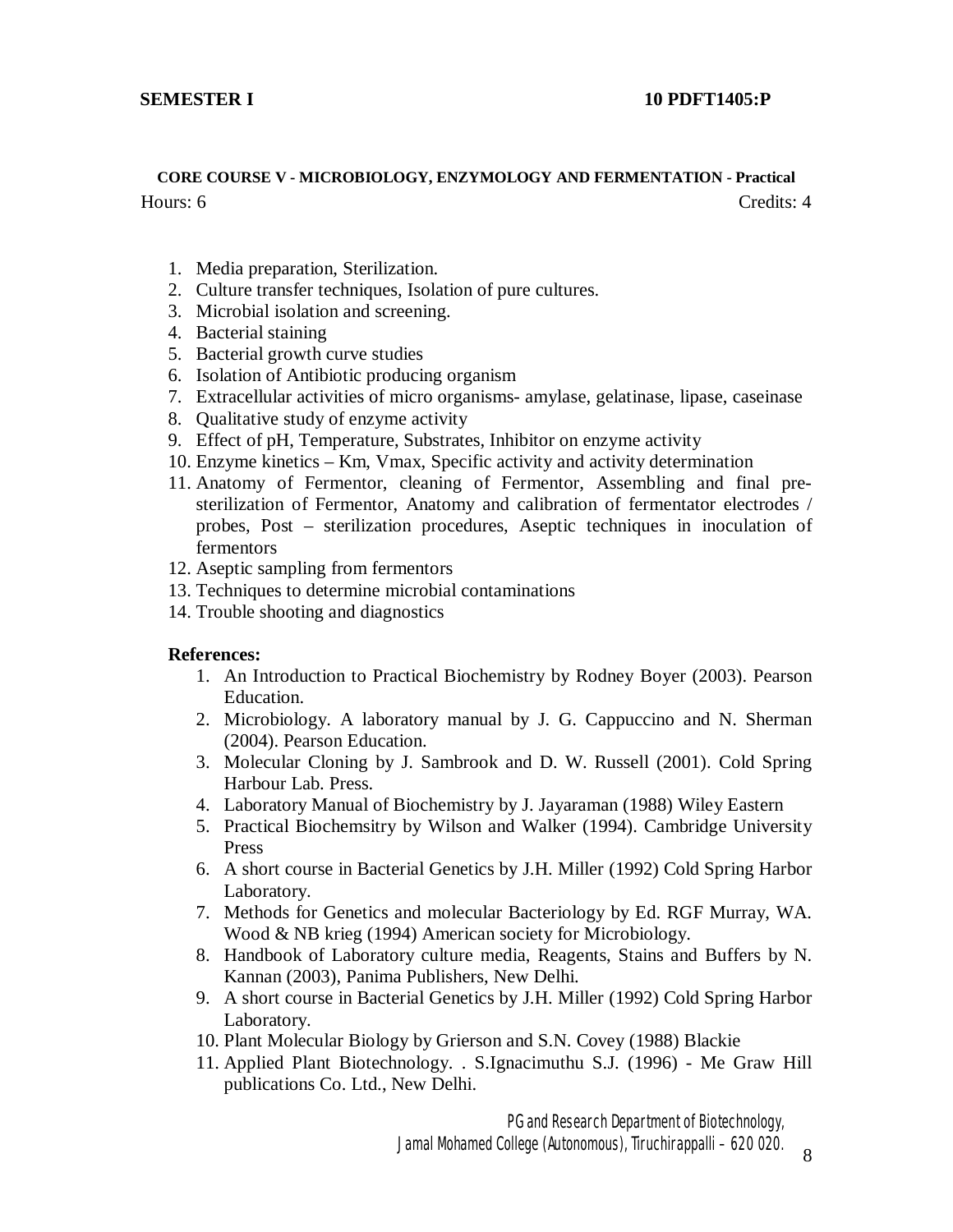# **CORE COURSE VI – BIOSEPARATIONS AND BIOLOGICAL TECHNIQUES**

# Hours: 6 Credits: 4

- **Unit 1** Bioseparation and Scope General laboratory procedures: lab safety, note books and reports, cleaning of glasswares, preparation and storage of solutions. pH, Buffers, Electrodes and Biosensors, Measurement of Protein, Nucleic acid solutions. Chromatography – Principle, operative technique and applications of paper, TLC, adsorption chromatography, GLC, and HPLC. Ion-Exchange, molecular sieve
- **Unit 2** Electrophoretic techniques Principle and technique of gel, SDS, high voltage and discontinuous electrophoresis, Isoelectric focussing. Pulsed field gel electrophoresis and capillary electrophoresis.
- Unit **3** Spectrophotometry- Basic principles, instrumentation and applications of UV, Visible, IR spectrophotometers and Mass Spectrometry. Flame Photometry - Principles and applications.
- **Unit 4** Solid removal operations Centrifugation techniques Principle, methodology and application of analytical centrifugation, differential centrifugation, density gradient centrifugation, ultra- centrifuge.
- **Unit 5** X-Rays X-Ray diffraction, crystals and detectors, quantitative analysis and applications. Radio chemical methods - Basic concepts, counting methods and applications. Autoradiography. Tracer techniques- radioactive decay, units of radioactivity, detection and measurement of radio activity, Geiger-Muller counter, Scintillation counter. Applications of radioisotopes in biology.

- 1. Introductory Practical Biochemistry by S.K.Sawhney and R. Singh (2000). Narosa Publishers
- 2. Practical Biochemistry by David Plummer (1990). Tata Mc-Graw Hill
- 3. Biochemical Methods by Sadasivam & Manickam (1996) New Age International (P) Ltd.
- 4. Modern Experimental Biochemistry, 3rd edition, by R. Boyer (2002) Addison-Wesley Longman.
- 5. A Lab. Manual in Biochemistry by J. Jayaraman (1996) New Age International (P) Ltd.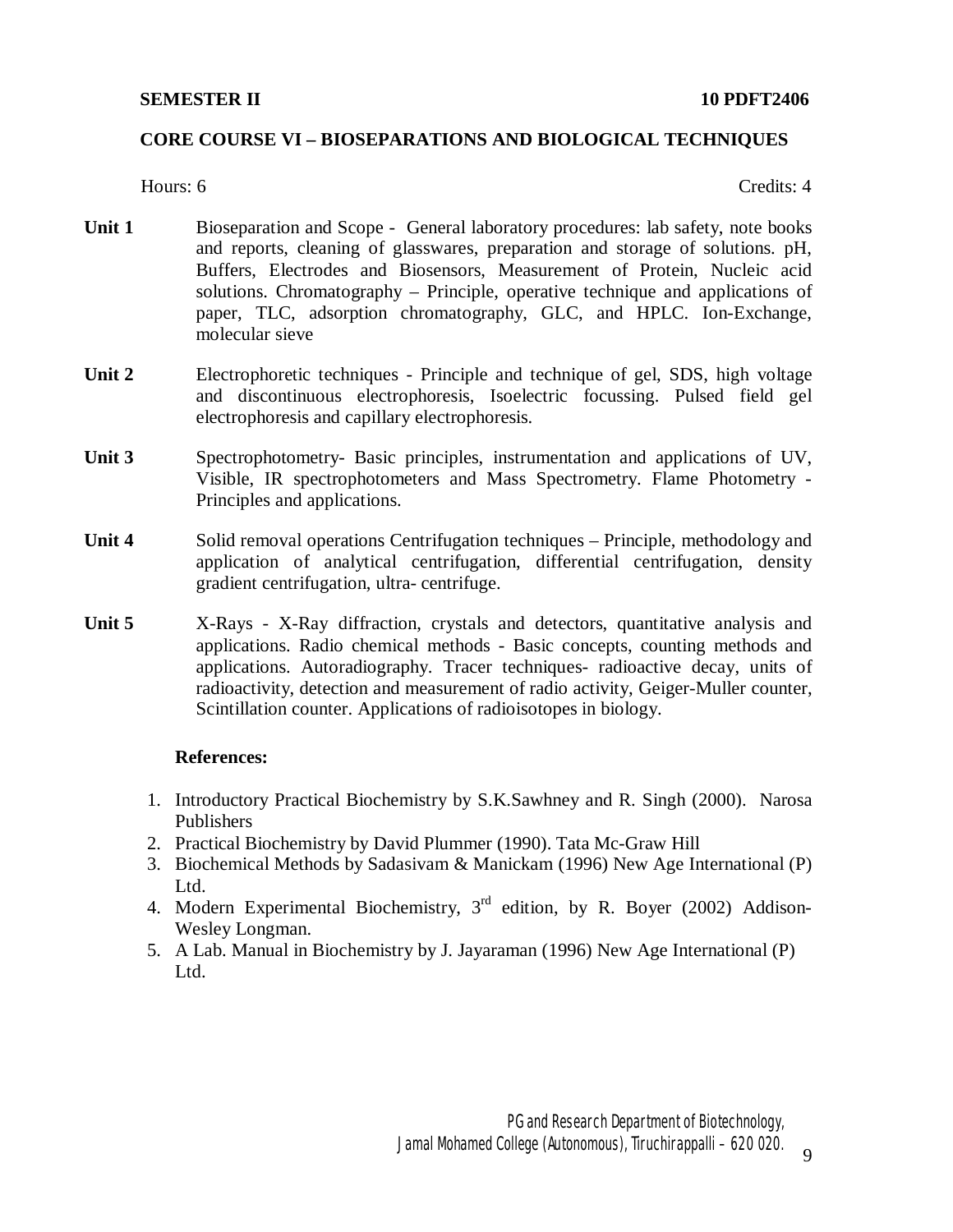### **CORE COURSE VII - ANIMAL AND PLANT CELL BIOPROCESSES**

Hours: 6 Credits: 4

- **Unit 1** Introduction to mammalian cell culture mammalian cell characteristics, growth kinetics, metabolism, bioreactors for mammalian cell culture, process monitoring and control. Equipments and requirements for animal cell culture technology, Introduction to balanced salt solution, and simple growth medium, chemical, physical and metabolic functions of different constituents of culture medium. Role of CO<sub>2</sub> and supplements, serum and protein free defined media.
- **Unit 2** Plant cell culture Introduction, culture media micronutrients, carbon sources, vitamins, pH, plant growth regulators. medium preparation, Facilities – sterile transfer facilities, temperature, light, aeration. culture initiation, - sterile explants, callus cultureintiation, suspension culture, bioreactors and scale – up. Growth quantitation – fresh weight, dry weight, packed cell volume, indirect measurement, viabilitiy assays, secondary metabolite production, Regeneration, micropropagation, and transformation.
- Unit 3 **Insect cell culture, culture techniques media preparation, Flasks and roller** bottles, shakers and spinner flasks, stirred tank reactors, airlift fermentors, fed batch culture, MOI and infectivity, recovery of insect cells, protein expression using stable cell lines. Process issues in large – scale mammalian and insect cell culture, tissue engineering and cell therapy.
- **Unit 4** Plant secondary metabolites production: cell culture, hairy root culture, Ri plasmid, control mechanism and maintenance of phenyl propanoid pathway, alkaloids, flavonoids, phenols.
- Unit 5 **Nuclear** transplantation, therapeutic transplantation, transfection methodslipofection, electroporation, microinjection, embryonic stem cell transfer, targeted gene transfer, hybridoma technology and production of monoclonal antibodies, stem cells – embryonic and adult stem cells, and potent uses of human stem cells.

#### **References:**

- 1. Animal Cell culture by J.R.W. Masters (2000) Oxford University Press.
- 2. Animal Biotechnology by M.M. Ranga (2003) Student Edition, Jodhpur.
- 3. Molecular Biotechnology by Bernard R. Glick and Jack J. Pasternak (2002). Panima Publishing House, New Delhi.
- 4. Monoclonal Antibodies: Principles and Practice by J.W. Goding (1983) Academic Press.
- 5. Hybridoma Technology in Biosciences and Medicine by T. A. Springer (1985) Plenum Press, New York.
- 6. Plant cell culture by R.A Dixon And R.A. Gonzales (2004) IRL press
- 7. Genetic Engineering of crop plants-by (Eds) G.W. Lycett and D. grierson (1990)
- 8. Plant Tissue culture: theory and practice a revised edition by S.S. Bhojwani and M.K. Razdan (2004) Elsevier science.
- 9. Manual of industrial Microbiology and Biotechnology by Arnold L., Demain and Julian E., Davies, ASM Press.

PG and Research Department of Biotechnology,

Jamal Mohamed College (Autonomous), Tiruchirappalli – 620 020.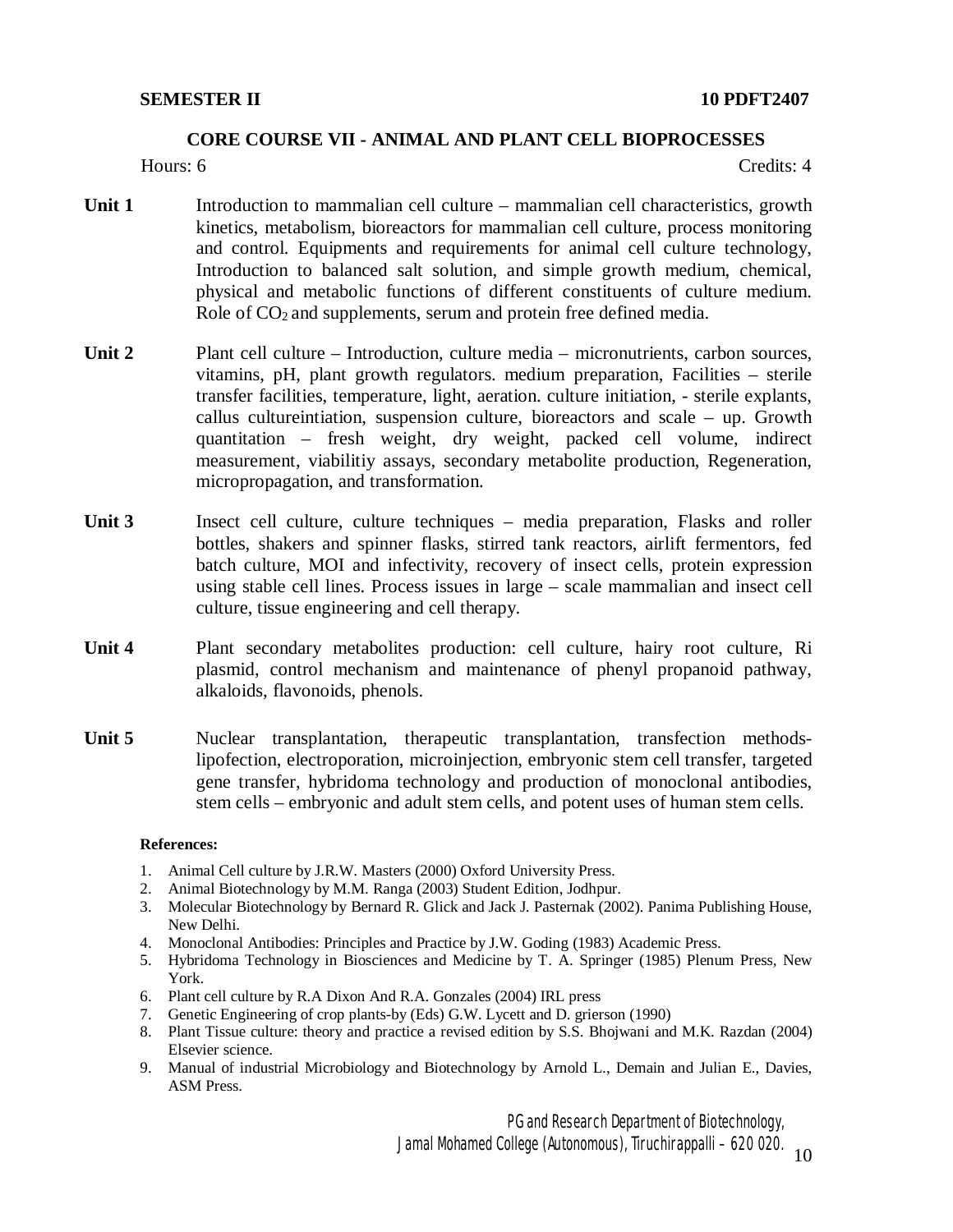# **CORE COURSE VIII- DOWNSTREAM PROCESSES AND FERMENTATION ECONOMICS**

Hours: 6 Credits: 4

- Unit 1 **Introduction to recovery and purification of fermentation products, removal of** microbial cells and other solid matters. Foam separation.
- **Unit 2** Filtration theory. Use of filter aids batch filters, continuous filters. Centrifugation. Cell aggregation and flocculation. Cell disruptions – physical, chemical, mechanical, liquid – liquid extraction. Solvent recovery, two-phase aqueous extraction, super critical fluid extraction.
- Unit **3 Techniques in Chromatography for downstream processing adsorption, affinity,** ion-exchange, gel permeation, reverse phase chromatography, HPLC, ultrafiltration, reverse osmosis, dyring, crystallization, whole broth processing.
- **Unit 4** Effluent Treatment dissolved oxygen concentration, strengths of fermentation effluents, treatment and disposal of effluents, by-products.
- Unit 5 **Fermentation** economics discovery and process development, strain improvement, market potential, plant and equipment, operating cost, contract manufacturing, return on investment – recovery cost. Water usage and recycling and effluent treatment.

- *1.* Industrial Microbiology & Biotechnology by Arnold L. demain and Julian E. Davis. (2004) ASM Press.
- *2.* Fermentation Microbiology & Biotechnology by Emt.el-Mansi and CFA. Bryce (2004). Taylor & Francis Ltd.
- *3.* Principles of fermentation technology by P.F. Stanbury, A. Whitaker and S.J. Hall(1997). Oxford.
- *4.* The Bacterial Vol. Ill by Gungalus, I.C. and stainer. RY. (Eds.) Academic press. New York.
- *5.* Bacterial physiology and metabolism by Sala Teh JR Academic press, New York.
- *6.* Chemical Engineering by J.M. Coulson and J.F. Richardson (1984) Pergamon Press.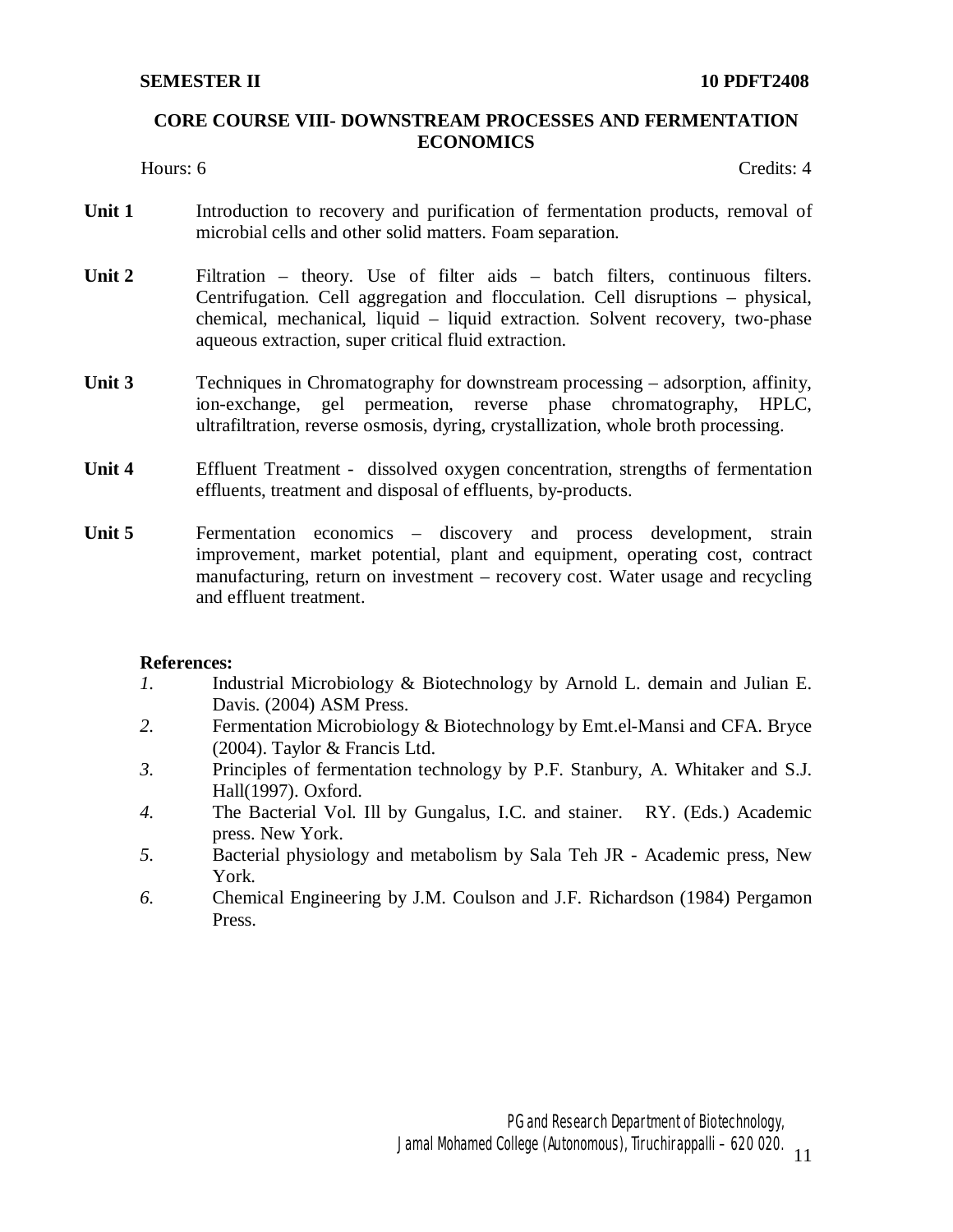## **CORE COURSE IX - INDUSTRIAL FERMENTATION PROCESSES**

Hours: 6 Credits: 4

- **Unit 1** Enzyme production amylase, glucose isomerases, asparaginase, proteases, rennin, pectinases, lipases, penicillin acylase. Enzyme and cell immobilization.
- **Unit 2** Vitamins and Antibiotics vitamin B12, riboflavin, β carotene, β –lactam antibiotics, amino acids and peptide antibiotics, carbohydrate antibiotics, macro lactone antibiotics, tetracyclines and anthracyclines, nucleoside antibiotics and aromatic antibiotics.
- Unit **3** Organic acids and Feed stocks citric acids, gluconic acids, acetic acids, lactic acids, kojic acids, Itaconic acids – ethanol, glycerol, butanol, acetone, fermentation.
- **Unit 4** Amino acids glutamic acid, lysine, tryptophan, structure and biosynthesis of nucleotides, nucleosides and related compounds.
- **Unit 5 Ergot** alkaloids significance and occurrence, structure, biosynthesis, strain development, production.microbial transformations – types, applications antibiotics, pesticides, non-steroid compounds, sterols and steroids.

- *1.* Industrial Microbiology & Biotechnology by Arnold L. demain & Julian E. Davis. (2004) ASM Press.
- *2.* Fermentation Microbiology and Biotechnology by Emt.el-Mansi & CFA. Bryce (2004). Taylor & Francis Ltd.
- *3.* Principles of fermentation technology by P.F. Stanbury, A. Whitaker & S.J. Hall (1997). Oxford.
- *4.* The Bacterial Vol. Ill by Gungalus, I.C. and stainer. RY. (Eds.) Academic press. New York.
- *5.* Bacterial physiology and metabolism by Sala Teh JR Academic press, New York..
- *6.* Chemical Engineering by J.M. Coulson and J.F. Richardson (1984) Pergamon Press.